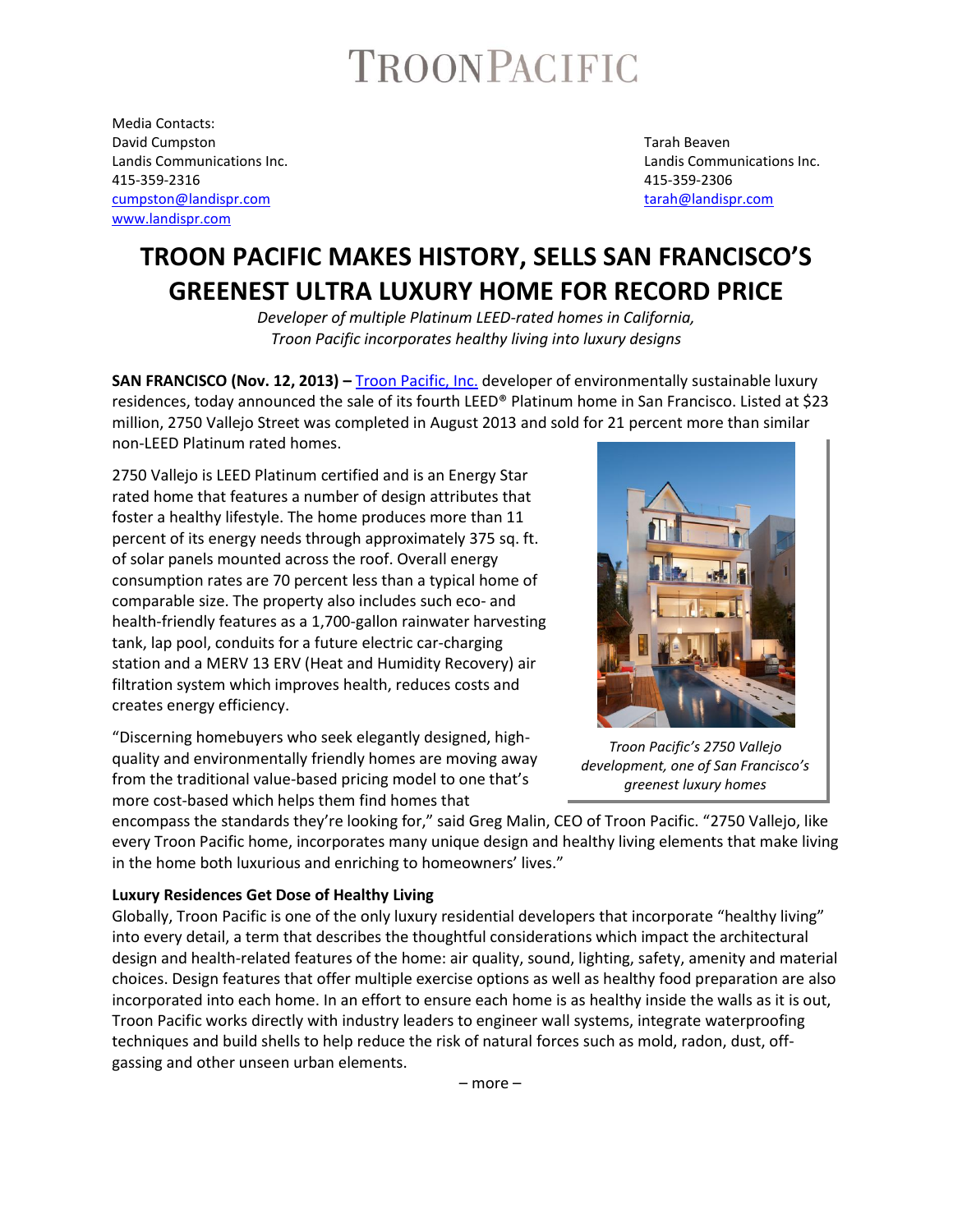



**Troon Pacific is Leader of LEED Platinum Homes in San Francisco** 

All four of Troon Pacific's most recent homes earned the highest available distinctions and ratings for energy efficiency from organizations including The U.S. Green Building Council's Leadership in Energy and Environment Design (LEED) certification program; Energy Star, a government-backed program identifying energy saving buildings; Bay Area's Build it Green certification rating program, GreenPoint and the U.S. Environmental Protection Agency's Indoor airPLUS certification rating program.

Following are Troon Pacific's recent projects, all located in San Francisco:

# **[2750 Vallejo Street](http://residence2750.com/)**

Completed in 2013, 2750 Vallejo is LEED Platinum certified and is an Energy Star-rated home engineered with highly advanced technical amenities. The home features solar panels that provide more than 11 percent of the energy needed, and overall energy consumption is up to 70 percent less than a typical home of comparable size.

## **1970 [Jackson Street](http://www.troonresidential.com/residences/residence-1970)**

1970 Jackson is a LEED Platinum and Energy Star-rated home which incorporates natural light into every detail including glass stairs and balcony floors. Troon Pacific completed the home in 2012.

# **1209 [Filbert Street](http://www.troonresidential.com/residences/residence-1209)**

Troon Pacific completed 1209 Filbert, a home renowned for its award-winning yard, in 2011 and designed its spaces with contemporary living in mind. The home centers around an open-plan living area with expansive walls that are bathed in natural light from large skylights. This home is LEED Platinum certified and Energy Star- and Indoor airPlUS-rated.

## **2342 [Broadway Street](http://www.troonresidential.com/residences/residence-2342)**

2342 Broadway, completed in 2010, blends a historic and classic San Francisco exterior with a European-influenced interior. Expansive views from every level ensure each room receives ample natural light that allows occupants to move effortlessly between indoor and outdoor spaces. 2342 Broadway is LEED Platinum certified, Energy Star- and GreenPointrated.

## **New: San Francisco's First Ultra Luxury Passive Home, 2680 [Green Street](http://www.troonresidential.com/portfolio)**

The company's newest project, 2680 Green, will be a 4+ bedroom, 6 ½ bath ultra luxury passive home, a property that represents today's highest energy standard with the promise of reducing heating energy consumption by 90 percent.

Troon Pacific incorporates such thoughtful details and technically advanced features (both behind the walls and out) as acoustic clay and specialty isolation components around drain lines to mitigate sound transmission; water-resistant anti-fracture membranes on all floor substrates; extraordinary water conservation and air quality measures; biometric security and whole-house automation; maximum use of natural light to LED lights in bathrooms and kitchens; security cameras and sophisticated interior design.

– more –



*2342 Broadway* 



*2680 Green*